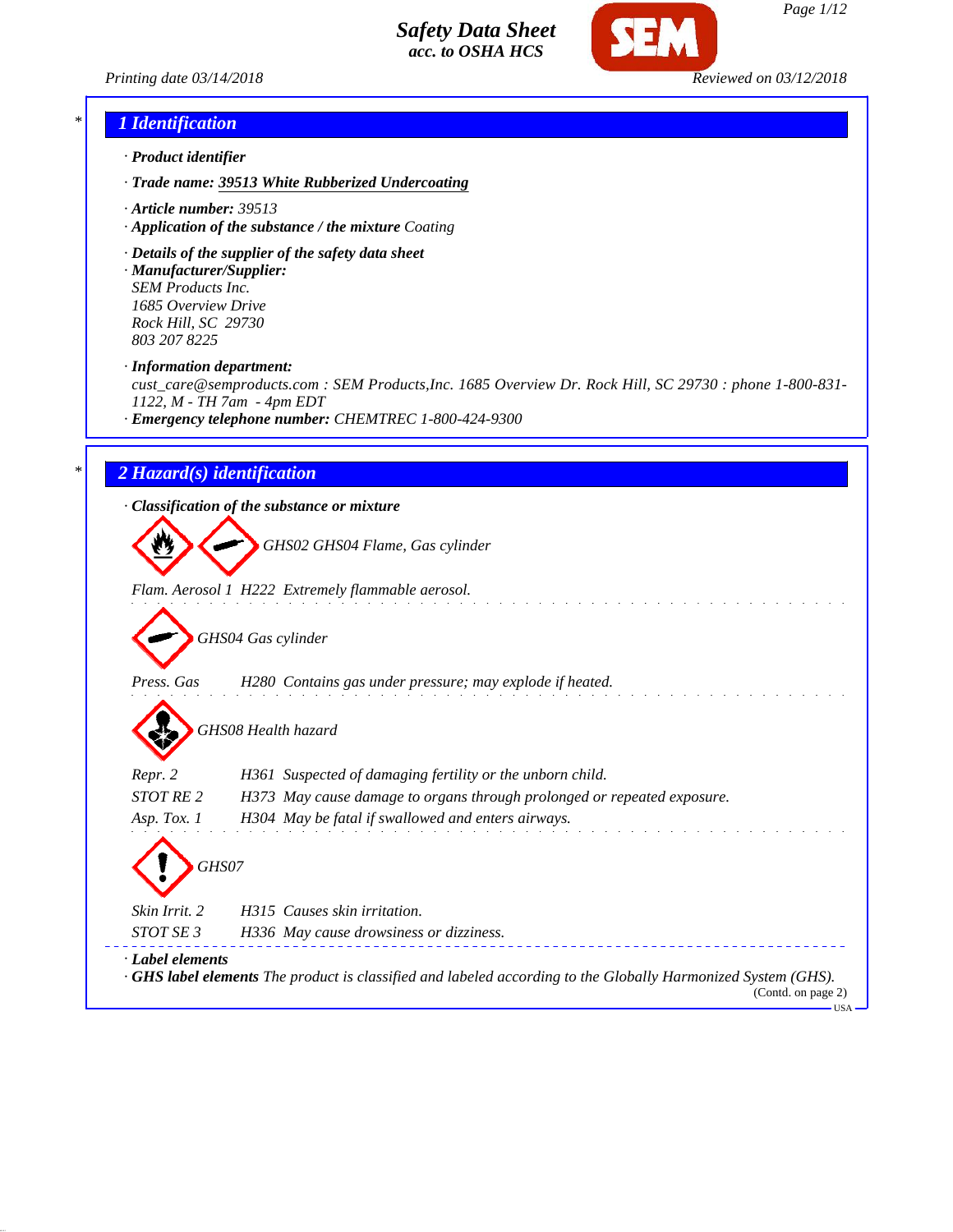*Printing date 03/14/2018 Reviewed on 03/12/2018*

SEM

|                          |                                                                                                                               | (Contd. of page 1) |
|--------------------------|-------------------------------------------------------------------------------------------------------------------------------|--------------------|
|                          | · Hazard pictograms                                                                                                           |                    |
|                          |                                                                                                                               |                    |
|                          |                                                                                                                               |                    |
|                          |                                                                                                                               |                    |
| GHS02                    | GHS04<br>GHS07<br>GHS08                                                                                                       |                    |
|                          | · Signal word Danger                                                                                                          |                    |
|                          | · Hazard-determining components of labeling:                                                                                  |                    |
| toluene                  |                                                                                                                               |                    |
| · Hazard statements      |                                                                                                                               |                    |
|                          | H222 Extremely flammable aerosol.                                                                                             |                    |
|                          | H280 Contains gas under pressure; may explode if heated.                                                                      |                    |
|                          | H315 Causes skin irritation.                                                                                                  |                    |
|                          | H361 Suspected of damaging fertility or the unborn child.                                                                     |                    |
|                          | H336 May cause drowsiness or dizziness.                                                                                       |                    |
|                          | H373 May cause damage to organs through prolonged or repeated exposure.                                                       |                    |
|                          | H304 May be fatal if swallowed and enters airways.                                                                            |                    |
|                          | · Precautionary statements                                                                                                    |                    |
| P201                     | Obtain special instructions before use.                                                                                       |                    |
| P202                     | Do not handle until all safety precautions have been read and understood.                                                     |                    |
| P210                     | Keep away from heat/sparks/open flames/hot surfaces. - No smoking.                                                            |                    |
| P211                     | Do not spray on an open flame or other ignition source.                                                                       |                    |
| P251<br>P <sub>260</sub> | Pressurized container: Do not pierce or burn, even after use.                                                                 |                    |
| P264                     | Do not breathe dust/fume/gas/mist/vapors/spray.                                                                               |                    |
| P271                     | Wash thoroughly after handling.                                                                                               |                    |
| P280                     | Use only outdoors or in a well-ventilated area.<br>Wear protective gloves/protective clothing/eye protection/face protection. |                    |
|                          | P301+P310 If swallowed: Immediately call a poison center/doctor.                                                              |                    |
| P321                     | Specific treatment (see on this label).                                                                                       |                    |
| P331                     | Do NOT induce vomiting.                                                                                                       |                    |
|                          | P302+P352 If on skin: Wash with plenty of water.                                                                              |                    |
|                          | P304+P340 IF INHALED: Remove person to fresh air and keep comfortable for breathing.                                          |                    |
|                          | P308+P313 IF exposed or concerned: Get medical advice/attention.                                                              |                    |
| P312                     | Call a poison center/doctor if you feel unwell.                                                                               |                    |
| P314                     | Get medical advice/attention if you feel unwell.                                                                              |                    |
|                          | P362+P364 Take off contaminated clothing and wash it before reuse.                                                            |                    |
|                          | P332+P313 If skin irritation occurs: Get medical advice/attention.                                                            |                    |
|                          | P403+P233 Store in a well-ventilated place. Keep container tightly closed.                                                    |                    |
| P <sub>405</sub>         | Store locked up.                                                                                                              |                    |
|                          | P410+P403 Protect from sunlight. Store in a well-ventilated place.                                                            |                    |
|                          | P410+P412 Protect from sunlight. Do not expose to temperatures exceeding $50^{\circ}C/122^{\circ}F$ .                         |                    |
| <i>P501</i>              | Dispose of contents/container in accordance with local/regional/national/international regulations.                           |                    |
|                          | · Classification system:                                                                                                      |                    |
|                          | $\cdot$ NFPA ratings (scale $0 - 4$ )                                                                                         |                    |
|                          |                                                                                                                               |                    |
|                          | $Health = 1$<br>$Fire = 4$                                                                                                    |                    |
|                          | $Reactivity = 3$                                                                                                              |                    |
|                          |                                                                                                                               |                    |
|                          |                                                                                                                               | (Contd. on page 3) |

*Page 2/12*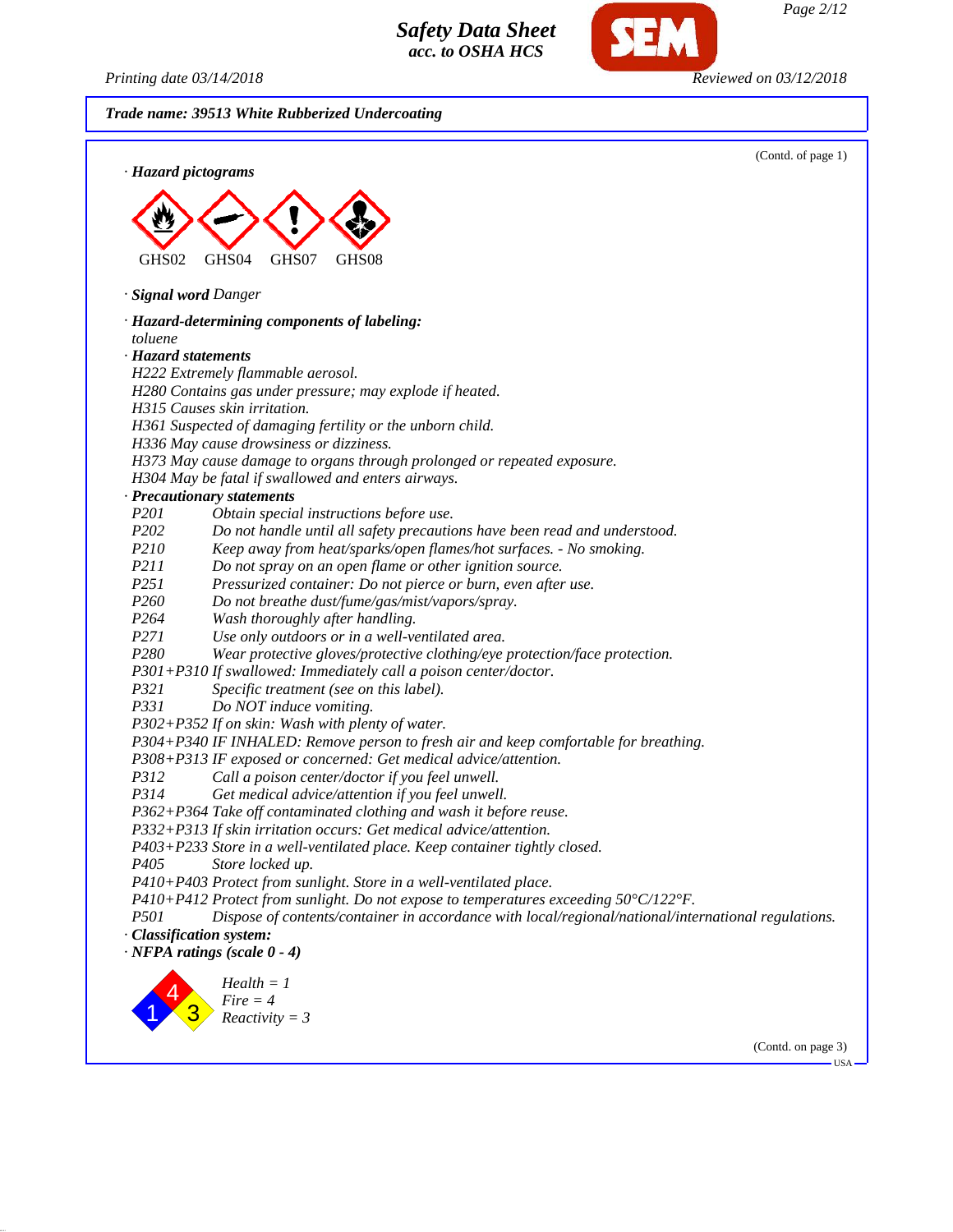*Printing date 03/14/2018 Reviewed on 03/12/2018*

#### *Trade name: 39513 White Rubberized Undercoating*

(Contd. of page 2)

*· HMIS-ratings (scale 0 - 4)*



*· Other hazards*

*· Results of PBT and vPvB assessment*

- *· PBT: Not applicable.*
- *· vPvB: Not applicable.*

#### *\* 3 Composition/information on ingredients*

*· Chemical characterization: Mixtures*

*· Description:*

*Mixture: consisting of the following components. Weight percentages*

*· Dangerous components:*

| 108-88-3 toluene      |                                                    | $40 - 60\%$ |  |
|-----------------------|----------------------------------------------------|-------------|--|
|                       | $68476-86-8$ Petroleum gases, liquefied, sweetened | $13 - 30\%$ |  |
| $14807 - 96 - 6$ Talc |                                                    | $1.5 - 5\%$ |  |

# *\* 4 First-aid measures*

- *· Description of first aid measures*
- *· After inhalation: In case of unconsciousness place patient stably in side position for transportation.*
- *· After skin contact: Immediately wash with water and soap and rinse thoroughly.*
- *· After eye contact: Rinse opened eye for several minutes under running water.*
- *· After swallowing: If symptoms persist consult doctor.*
- *· Information for doctor:*
- *· Most important symptoms and effects, both acute and delayed No further relevant information available.*
- *· Indication of any immediate medical attention and special treatment needed*

*No further relevant information available.*

#### *\* 5 Fire-fighting measures*

- *· Extinguishing media*
- *· Suitable extinguishing agents:*

*CO2, extinguishing powder or water spray. Fight larger fires with water spray or alcohol resistant foam. · Special hazards arising from the substance or mixture No further relevant information available.*

- *· Advice for firefighters*
- *· Protective equipment: No special measures required.*

# *\* 6 Accidental release measures*

- *· Personal precautions, protective equipment and emergency procedures Wear protective equipment. Keep unprotected persons away.*
- *· Environmental precautions: Do not allow to enter sewers/ surface or ground water.*

(Contd. on page 4)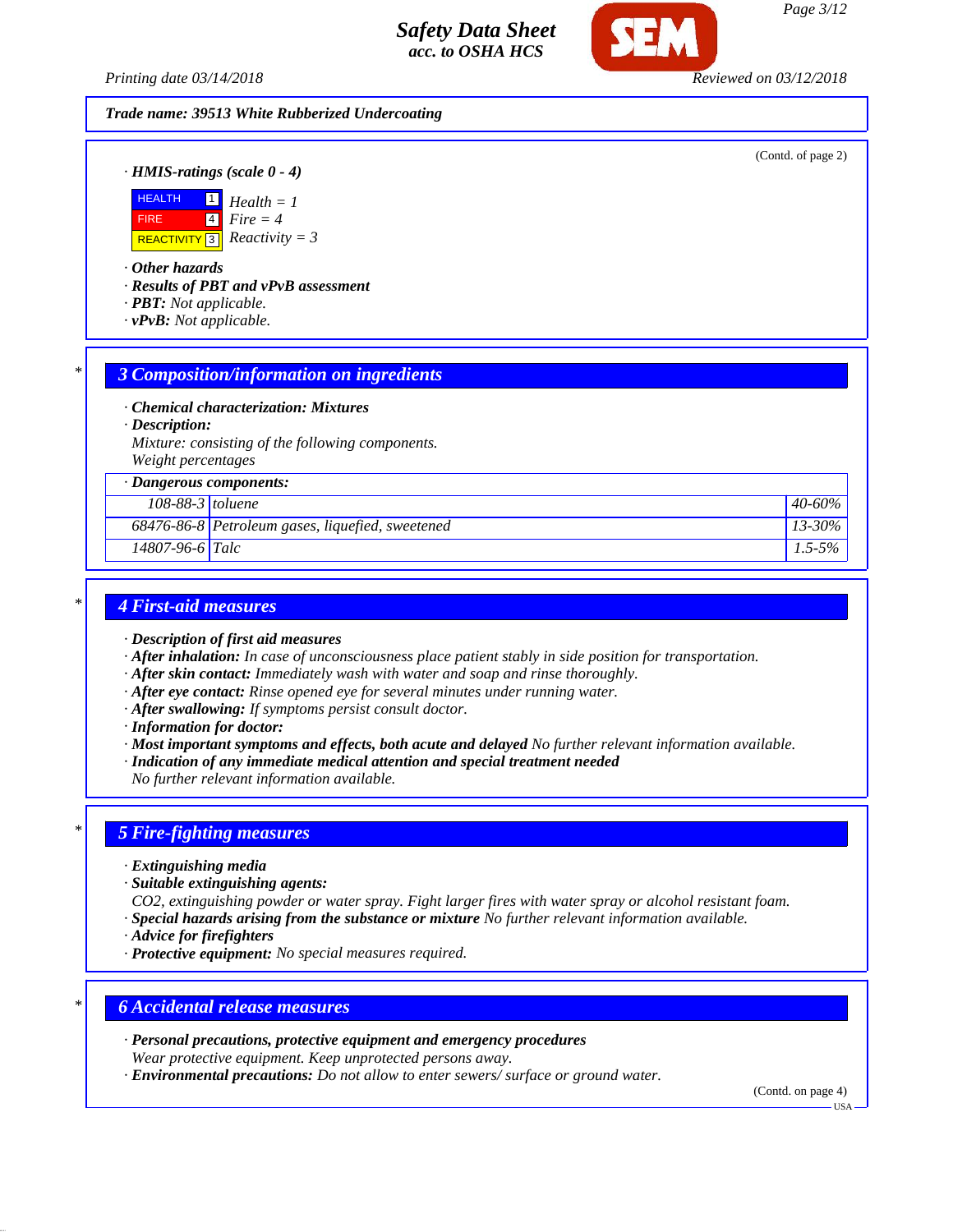

#### *Trade name: 39513 White Rubberized Undercoating*

| Ensure adequate ventilation.<br>· Reference to other sections<br>See Section 13 for disposal information.<br>· Protective Action Criteria for Chemicals | $\cdot$ Methods and material for containment and cleaning up:<br>Dispose contaminated material as waste according to item 13.<br>See Section 7 for information on safe handling.<br>See Section 8 for information on personal protection equipment. | (Contd. of page 3)        |
|---------------------------------------------------------------------------------------------------------------------------------------------------------|-----------------------------------------------------------------------------------------------------------------------------------------------------------------------------------------------------------------------------------------------------|---------------------------|
| $\cdot$ PAC-1:                                                                                                                                          |                                                                                                                                                                                                                                                     |                           |
| $108-88-3$ toluene                                                                                                                                      |                                                                                                                                                                                                                                                     | 67 ppm                    |
| 13463-67-7 titanium dioxide                                                                                                                             |                                                                                                                                                                                                                                                     | $30 \ mg/m3$              |
| $67-56-1$ methanol                                                                                                                                      |                                                                                                                                                                                                                                                     | 530 ppm                   |
| $\cdot$ PAC-2:                                                                                                                                          |                                                                                                                                                                                                                                                     |                           |
| $108-88-3$ toluene                                                                                                                                      |                                                                                                                                                                                                                                                     | 560 ppm                   |
| 13463-67-7 titanium dioxide                                                                                                                             |                                                                                                                                                                                                                                                     | 330 $mg/m^3$              |
| $67-56-1$ methanol                                                                                                                                      |                                                                                                                                                                                                                                                     | 2,100 ppm                 |
| $\cdot$ PAC-3:                                                                                                                                          |                                                                                                                                                                                                                                                     |                           |
| $108-88-3$ toluene                                                                                                                                      |                                                                                                                                                                                                                                                     | 3700* ppm                 |
| 13463-67-7 titanium dioxide                                                                                                                             |                                                                                                                                                                                                                                                     | $2,000$ mg/m <sup>3</sup> |
| $67-56-1$ methanol                                                                                                                                      |                                                                                                                                                                                                                                                     | $7200*$ ppm               |

#### *\* 7 Handling and storage*

*· Handling:*

*· Precautions for safe handling No special measures required.*

*· Information about protection against explosions and fires:*

*Do not spray on a naked flame or any incandescent material.*

*Keep ignition sources away - Do not smoke.*

*Pressurized container: protect from sunlight and do not expose to temperatures exceeding 50°C, i.e. electric lights. Do not pierce or burn, even after use.*

*· Conditions for safe storage, including any incompatibilities*

*· Storage:*

- *· Requirements to be met by storerooms and receptacles:*
- *Observe official regulations on storing packagings with pressurized containers.*
- *· Information about storage in one common storage facility: Not required.*
- *· Further information about storage conditions: Keep receptacle tightly sealed.*

*· Specific end use(s) No further relevant information available.*

#### *\* 8 Exposure controls/personal protection*

*· Additional information about design of technical systems: No further data; see item 7.*

*· Control parameters*

*· Components with limit values that require monitoring at the workplace:*

*The following constituent is the only constituent of the product which has a PEL, TLV or other recommended exposure limit.*

*At this time, the other constituents have no known exposure limits.*

(Contd. on page 5)

USA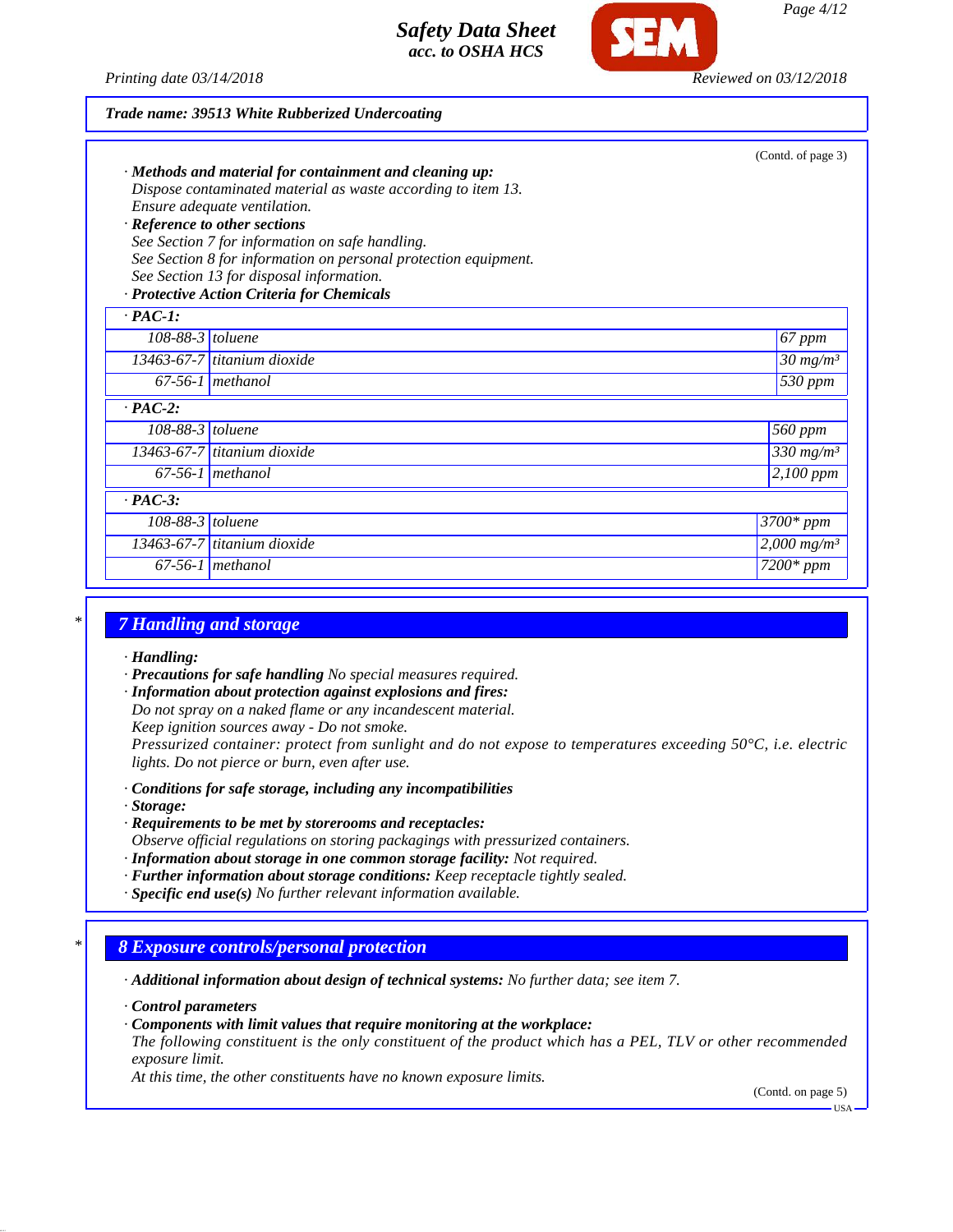*Printing date 03/14/2018 Reviewed on 03/12/2018*

Œ

### *Trade name: 39513 White Rubberized Undercoating*

| (Contd. of page 4)                                                                                                       |
|--------------------------------------------------------------------------------------------------------------------------|
| 108-88-3 toluene                                                                                                         |
| PEL Long-term value: 200 ppm<br>Ceiling limit value: 300; 500* ppm<br>*10-min peak per 8-hr shift                        |
| REL Short-term value: 560 mg/m <sup>3</sup> , 150 ppm<br>Long-term value: 375 mg/m <sup>3</sup> , 100 ppm                |
| TLV Long-term value: $75 \text{ mg/m}^3$ , 20 ppm<br>BEI                                                                 |
| · Ingredients with biological limit values:                                                                              |
| 108-88-3 toluene                                                                                                         |
| BEI $0.02$ mg/L                                                                                                          |
| Medium: blood                                                                                                            |
| Time: prior to last shift of workweek                                                                                    |
| Parameter: Toluene                                                                                                       |
|                                                                                                                          |
| $0.03$ mg/L                                                                                                              |
| Medium: urine                                                                                                            |
| Time: end of shift                                                                                                       |
| Parameter: Toluene                                                                                                       |
|                                                                                                                          |
| $0.3$ mg/g creatinine                                                                                                    |
| Medium: urine                                                                                                            |
| Time: end of shift                                                                                                       |
| Parameter: o-Cresol with hydrolysis (background)                                                                         |
| $\overline{\textbf{A}}$ <b>Additional information:</b> The lists that were valid during the creation were used as basis. |
|                                                                                                                          |
| · Exposure controls                                                                                                      |
| · Personal protective equipment:                                                                                         |
| · General protective and hygienic measures:                                                                              |
| Keep away from foodstuffs, beverages and feed.                                                                           |
| Immediately remove all soiled and contaminated clothing.                                                                 |
| Wash hands before breaks and at the end of work.                                                                         |
| Store protective clothing separately.                                                                                    |
| Avoid contact with the skin.                                                                                             |
| Avoid contact with the eyes and skin.                                                                                    |
| · Breathing equipment:                                                                                                   |
| In case of brief exposure or low pollution use respiratory filter device. In case of intensive or longer exposure use    |
| respiratory protective device that is independent of circulating air.                                                    |
| · Protection of hands:                                                                                                   |
| Due to missing tests no recommendation to the glove material can be given for the product/the preparation/the            |
| chemical mixture.                                                                                                        |
| Selection of the glove material on consideration of the penetration times, rates of diffusion and the degradation        |
| Protective gloves                                                                                                        |
| The glove material has to be impermeable and resistant to the product/the substance/the preparation.                     |

*· Material of gloves*

*The selection of the suitable gloves does not only depend on the material, but also on further marks of quality and varies from manufacturer to manufacturer. As the product is a preparation of several substances, the resistance of the glove material can not be calculated in advance and has therefore to be checked prior to the application.*

(Contd. on page 6)  $_{\rm USA}$   $\Box$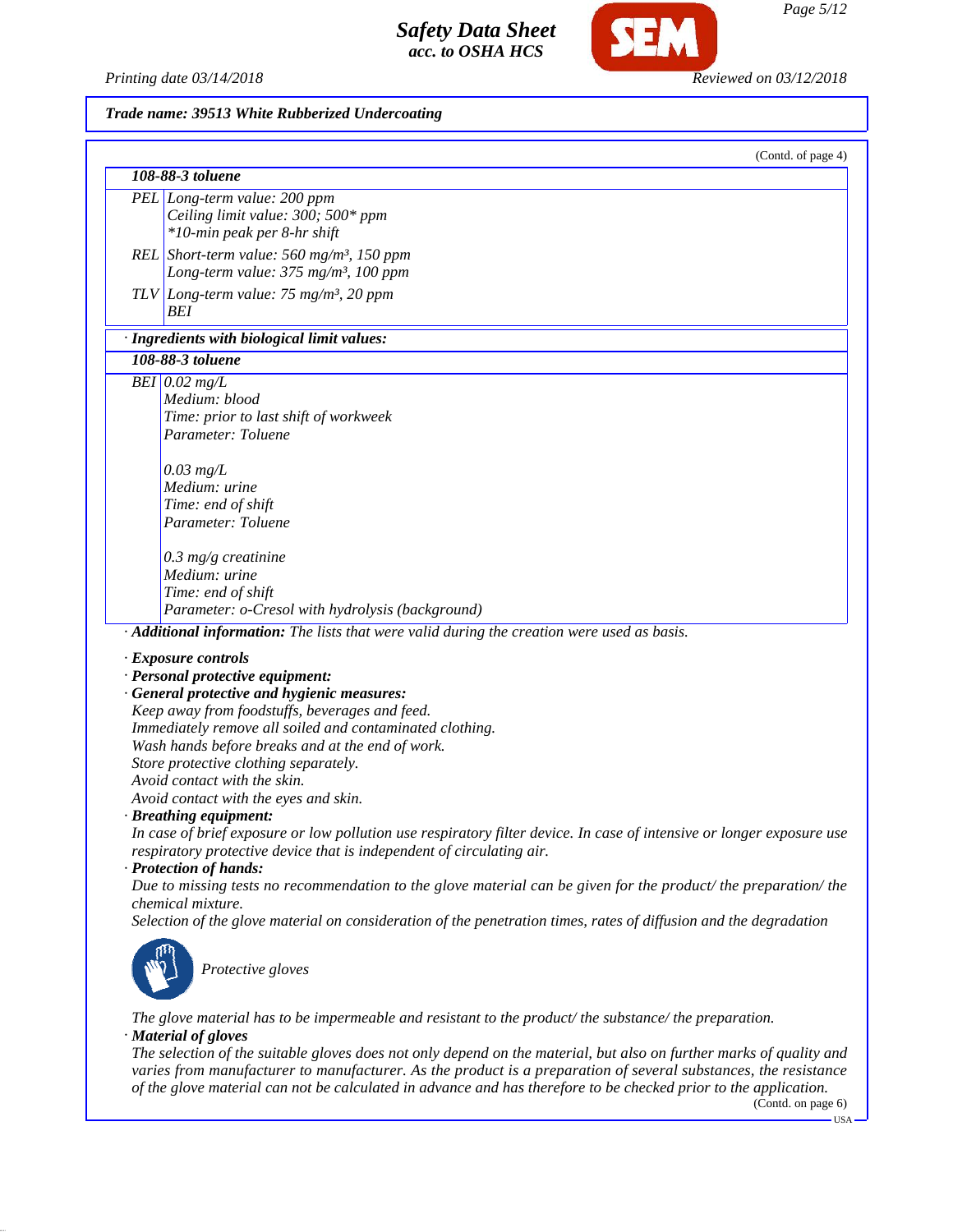

(Contd. of page 5)

*Printing date 03/14/2018 Reviewed on 03/12/2018*

# *Trade name: 39513 White Rubberized Undercoating*

*· Penetration time of glove material*

*The exact break trough time has to be found out by the manufacturer of the protective gloves and has to be observed.*

*· Eye protection:*



*Tightly sealed goggles*

| · Information on basic physical and chemical properties    |                                                          |
|------------------------------------------------------------|----------------------------------------------------------|
| <b>General Information</b>                                 |                                                          |
| $\cdot$ Appearance:                                        |                                                          |
| Form:                                                      | Aerosol                                                  |
| Color:                                                     | White                                                    |
| $\cdot$ Odor:                                              | Characteristic                                           |
| · Odor threshold:                                          | Not determined.                                          |
| $\cdot$ pH-value:                                          | Not determined.                                          |
| Change in condition                                        |                                                          |
| <b>Melting point/Melting range:</b>                        | Undetermined.                                            |
| <b>Boiling point/Boiling range:</b>                        | $110 - 111 °C$                                           |
| · Flash point:                                             | $-103$ °C                                                |
| · Flammability (solid, gaseous):                           | Not applicable.                                          |
| · Ignition temperature:                                    | 535 °C                                                   |
| · Decomposition temperature:                               | Not determined.                                          |
| · Auto igniting:                                           | Product is not selfigniting.                             |
| · Danger of explosion:                                     | In use, may form flammable/explosive vapour-air mixture. |
| · Explosion limits:                                        |                                                          |
| Lower:                                                     | 1.2 Vol %                                                |
| Upper:                                                     | 9.5 Vol %                                                |
| $\cdot$ Vapor pressure at 20 $\cdot$ C:                    | $29$ hPa                                                 |
| $\cdot$ Density at 20 $\textdegree$ C:                     | 0.83082 $g/cm^3$                                         |
| · Relative density                                         | Not determined.                                          |
| · Vapor density                                            | Not determined.                                          |
| $\cdot$ Evaporation rate                                   | Not applicable.                                          |
| · Solubility in / Miscibility with                         |                                                          |
| Water:                                                     | Not miscible or difficult to mix.                        |
| · Partition coefficient (n-octanol/water): Not determined. |                                                          |
| · Viscosity:                                               |                                                          |
| Dynamic:                                                   | Not determined.                                          |

USA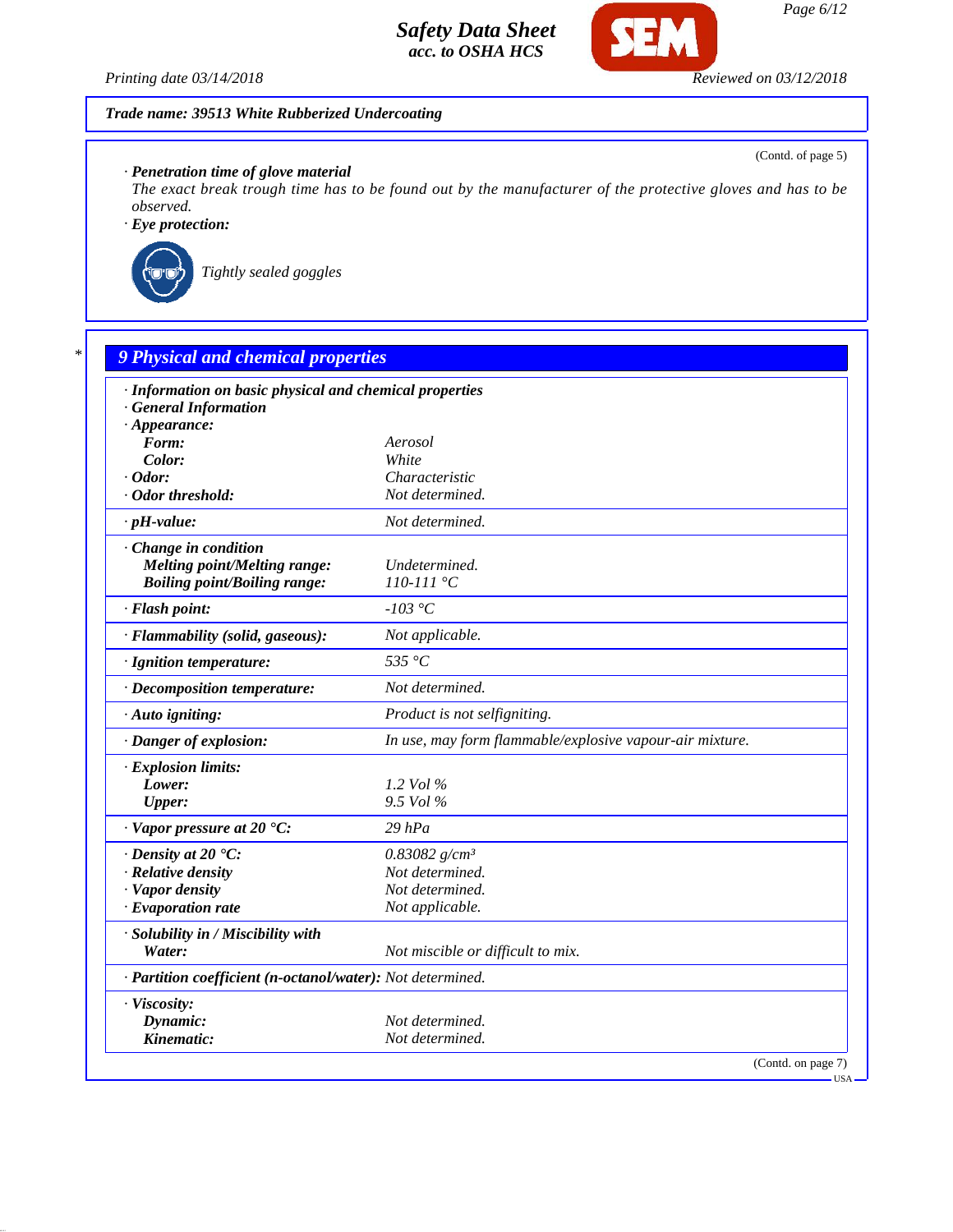

#### *Trade name: 39513 White Rubberized Undercoating*

|                           | (Contd. of page 6)                         |  |
|---------------------------|--------------------------------------------|--|
| · Solvent content:        |                                            |  |
| Organic solvents:         | 69.6%                                      |  |
| Water:                    | $0.0\%$                                    |  |
| <b>VOC</b> content:       | 69.61 %                                    |  |
|                           | 578.5 $g/l / 4.83$ lb/gl                   |  |
| <i>Solids content:</i>    | $30.4\%$                                   |  |
| $\cdot$ Other information | No further relevant information available. |  |

# *\* 10 Stability and reactivity*

*· Reactivity No further relevant information available.*

- *· Chemical stability*
- *· Thermal decomposition / conditions to be avoided: No decomposition if used according to specifications.*
- *· Possibility of hazardous reactions No dangerous reactions known.*
- *· Conditions to avoid No further relevant information available.*
- *· Incompatible materials: No further relevant information available.*
- *· Hazardous decomposition products: No dangerous decomposition products known.*

# *\* 11 Toxicological information*

*· Information on toxicological effects*

*· Acute toxicity:*

#### *· LD/LC50 values that are relevant for classification:*

#### *108-88-3 toluene*

*Oral LD50 5,000 mg/kg (rat) Dermal LD50 12,124 mg/kg (rabbit) Inhalative LC50/4 h 5,320 mg/l (mouse)*

#### *· Primary irritant effect:*

- *· on the skin: Irritant to skin and mucous membranes.*
- *· on the eye: No irritating effect.*
- *· Sensitization: No sensitizing effects known.*
- *· Additional toxicological information:*

*The product shows the following dangers according to internally approved calculation methods for preparations: Irritant*

#### *· Carcinogenic categories*

| · IARC (International Agency for Research on Cancer) |                                    |    |  |
|------------------------------------------------------|------------------------------------|----|--|
| $108-88-3$ toluene                                   |                                    | 3  |  |
|                                                      | $13463-67-7$ titanium dioxide      | 2B |  |
| 14807-96-6 Talc                                      |                                    | 3  |  |
| <b>NTP</b> (National Toxicology Program)             |                                    |    |  |
|                                                      | None of the ingredients is listed. |    |  |
| (Contd. on page 8)                                   |                                    |    |  |
| <b>USA</b>                                           |                                    |    |  |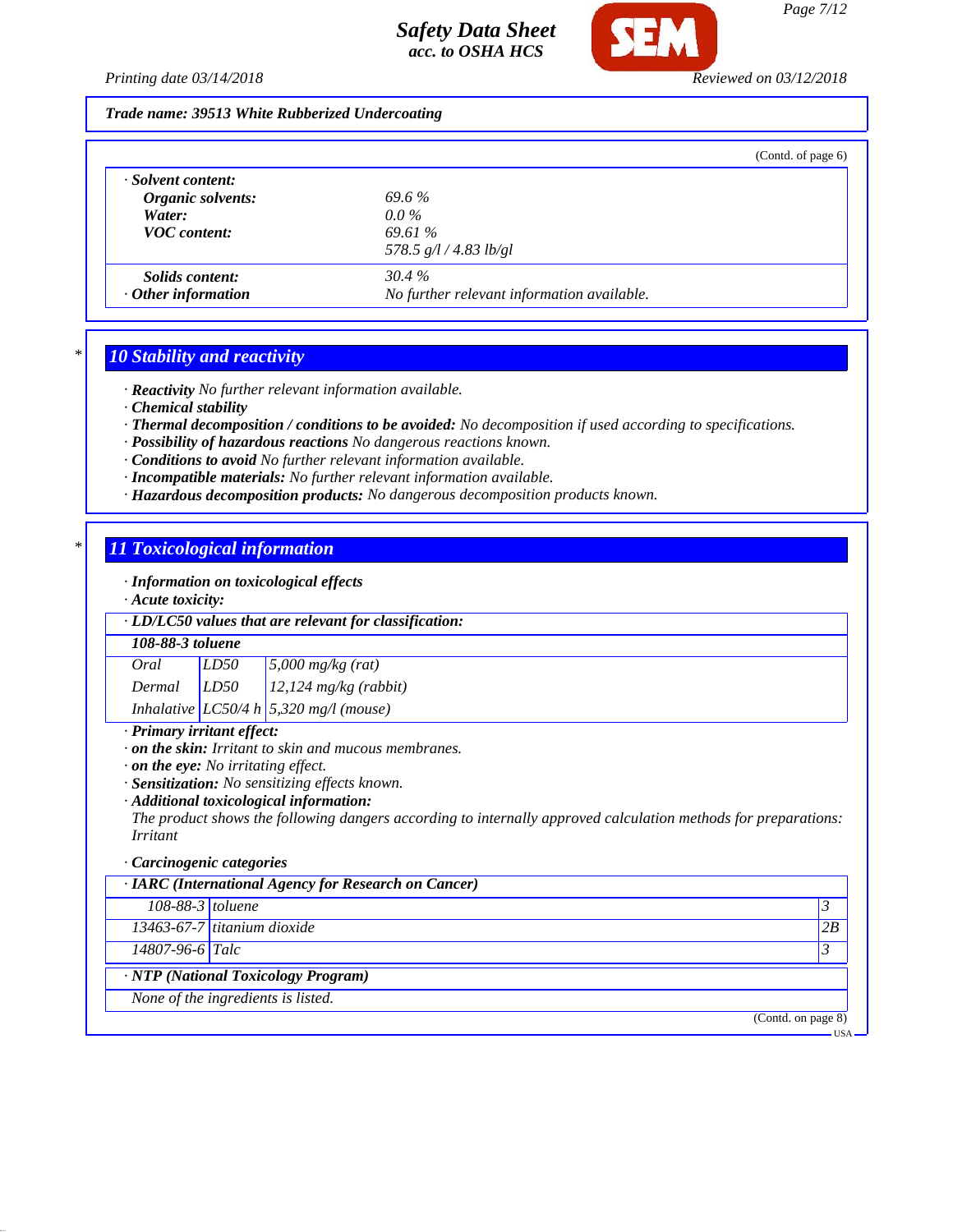

*Trade name: 39513 White Rubberized Undercoating*

(Contd. of page 7)

*· OSHA-Ca (Occupational Safety & Health Administration)*

*None of the ingredients is listed.*

# *\* 12 Ecological information*

- *· Toxicity*
- *· Aquatic toxicity: No further relevant information available.*
- *· Persistence and degradability No further relevant information available.*
- *· Behavior in environmental systems:*
- *· Bioaccumulative potential No further relevant information available.*
- *· Mobility in soil No further relevant information available.*
- *· Additional ecological information:*
- *· General notes:*
- *Water hazard class 2 (Self-assessment): hazardous for water*
- *Do not allow product to reach ground water, water course or sewage system.*
- *Danger to drinking water if even small quantities leak into the ground.*
- *· Results of PBT and vPvB assessment*
- *· PBT: Not applicable.*
- *· vPvB: Not applicable.*
- *· Other adverse effects No further relevant information available.*

#### *13 Disposal considerations*

- *· Waste treatment methods*
- *· Recommendation:*

*Must not be disposed of together with household garbage. Do not allow product to reach sewage system.*

*· Uncleaned packagings:*

*· Recommendation: Disposal must be made according to official regulations.*

# *\* 14 Transport information*

| $\cdot$ UN-Number            |                     |                    |
|------------------------------|---------------------|--------------------|
| · DOT, ADR, IMDG, IATA       | <i>UN1950</i>       |                    |
| · UN proper shipping name    |                     |                    |
| $\cdot$ <i>DOT</i>           | Aerosols, flammable |                    |
| $\cdot$ <i>ADR</i>           | 1950 Aerosols       |                    |
| $\cdot$ IMDG                 | <b>AEROSOLS</b>     |                    |
| $\cdot$ IATA                 | AEROSOLS, flammable |                    |
| · Transport hazard class(es) |                     |                    |
| $\cdot$ DOT                  |                     |                    |
| <b>SAMARET SAC</b>           |                     |                    |
| · Class                      | 2.1                 |                    |
|                              |                     | (Contd. on page 9) |

*Page 8/12*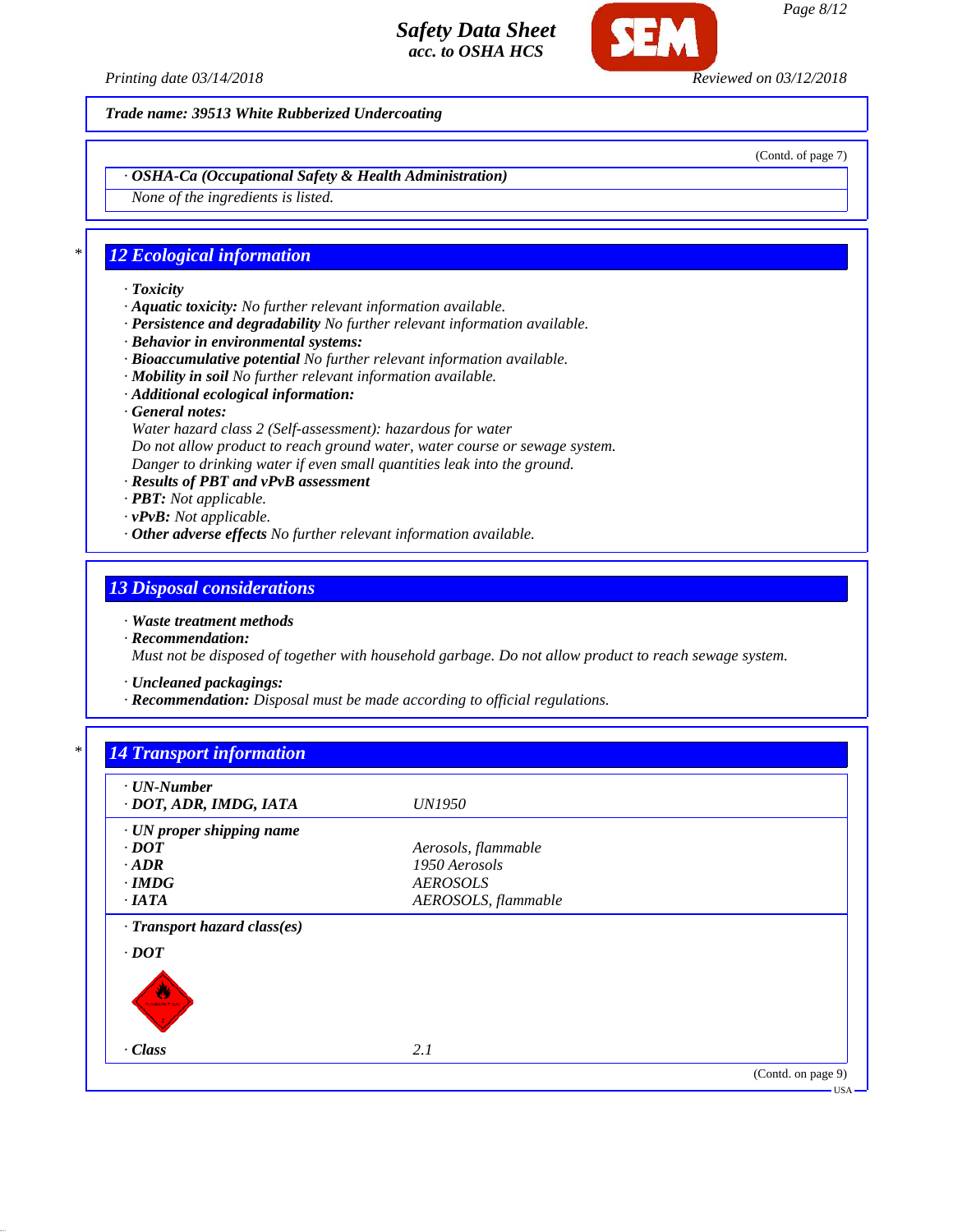

*Printing date 03/14/2018 Reviewed on 03/12/2018*

*Trade name: 39513 White Rubberized Undercoating*

| · Label                                         | 2.1                                                                                                                               |
|-------------------------------------------------|-----------------------------------------------------------------------------------------------------------------------------------|
| $\cdot$ ADR                                     |                                                                                                                                   |
|                                                 |                                                                                                                                   |
|                                                 |                                                                                                                                   |
|                                                 |                                                                                                                                   |
| · Class                                         | 2 5F Gases                                                                                                                        |
| · Label                                         | 2.1                                                                                                                               |
| · IMDG, IATA                                    |                                                                                                                                   |
|                                                 |                                                                                                                                   |
|                                                 |                                                                                                                                   |
|                                                 |                                                                                                                                   |
|                                                 |                                                                                                                                   |
| · Class                                         | 2.1                                                                                                                               |
| $\cdot$ <i>Label</i>                            | 2.1                                                                                                                               |
| · Packing group<br>· DOT, ADR, IMDG, IATA       | Void                                                                                                                              |
|                                                 |                                                                                                                                   |
| · Environmental hazards:<br>· Marine pollutant: | N <sub>O</sub>                                                                                                                    |
| · Special precautions for user                  | <b>Warning: Gases</b>                                                                                                             |
| · EMS Number:                                   | $F-D, S-U$                                                                                                                        |
| · Stowage Code                                  | SW1 Protected from sources of heat.                                                                                               |
|                                                 | SW22 For AEROSOLS with a maximum capacity of 1 litre:<br>Category A. For AEROSOLS with a capacity above 1 litre:                  |
|                                                 | Category B. For WASTE AEROSOLS: Category C, Clear of living                                                                       |
|                                                 | quarters.                                                                                                                         |
| · Segregation Code                              | SG69 For AEROSOLS with a maximum capacity of 1 litre:                                                                             |
|                                                 | Segregation as for class 9. Stow "separated from" class 1 except for<br>division 1.4. For AEROSOLS with a capacity above 1 litre: |
|                                                 | Segregation as for the appropriate subdivision of class 2. For                                                                    |
|                                                 | WASTE AEROSOLS: Segregation as for the appropriate subdivision                                                                    |
|                                                 | of class 2.                                                                                                                       |
| · Transport in bulk according to Annex II of    |                                                                                                                                   |
| <b>MARPOL73/78 and the IBC Code</b>             | Not applicable.                                                                                                                   |
| · Transport/Additional information:             |                                                                                                                                   |
| $\cdot$ DOT                                     |                                                                                                                                   |
| · Quantity limitations                          | On passenger aircraft/rail: 75 kg<br>On cargo aircraft only: 150 kg                                                               |
|                                                 |                                                                                                                                   |
| $\cdot$ ADR<br>$\cdot$ Excepted quantities (EQ) | Code: E0                                                                                                                          |
|                                                 | Not permitted as Excepted Quantity                                                                                                |
| $\cdot$ IMDG                                    |                                                                                                                                   |
| $\cdot$ Limited quantities (LQ)                 | 1L                                                                                                                                |
| $\cdot$ Excepted quantities (EQ)                | Code: E0                                                                                                                          |
|                                                 | Not permitted as Excepted Quantity                                                                                                |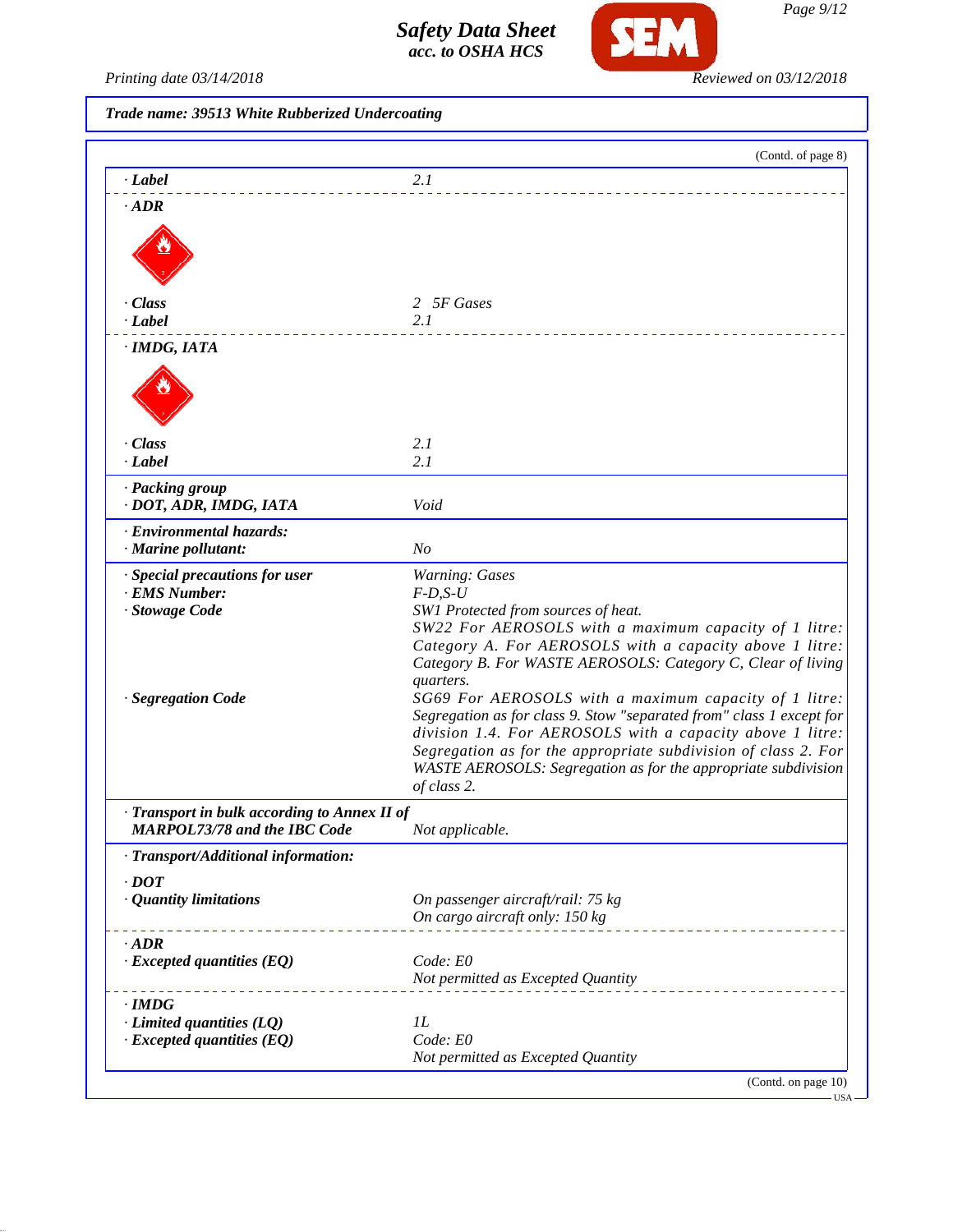

*Printing date 03/14/2018 Reviewed on 03/12/2018*

*Trade name: 39513 White Rubberized Undercoating*

*· UN "Model Regulation": UN 1950 AEROSOLS, 2.1*

# *\* 15 Regulatory information*

*· Safety, health and environmental regulations/legislation specific for the substance or mixture · Sara · Section 355 (extremely hazardous substances):*

*None of the ingredient is listed.*

*· Section 313 (Specific toxic chemical listings):*

*108-88-3 toluene*

*14807-96-6 Talc 67-56-1 methanol*

*· TSCA (Toxic Substances Control Act):*

*108-88-3 toluene*

*69430-35-9 Alicyclic hydrocarbon resin*

*9017-27-0 Alpha-methyl styrene/vinyl toluene copolymer 66070-58-4 Styrene-Ethylene/Butylene-Styrene block Copolymer*

*13463-67-7 titanium dioxide*

*14807-96-6 Talc 67-56-1 methanol*

*8042-47-5 White Mineral oil*

*6683-19-8 Tertrakis(methylene(3,5-di(tert)-butyl-4-hydroxyhydrocinnamate) ) methane*

*84633-54-5 Pentaerythritol tris tri ester with 3-(3,5-di-(tert)-butyl-4-hydroxyphenyl)propionic acid 7732-18-5 water*

*· TSCA new (21st Century Act) (Substances not listed)*

*68476-86-8 Petroleum gases, liquefied, sweetened*

*· Proposition 65*

*· Chemicals known to cause cancer:*

*13463-67-7 titanium dioxide*

*· Chemicals known to cause reproductive toxicity for females:*

*None of the ingredients is listed.*

*· Chemicals known to cause reproductive toxicity for males:*

*None of the ingredients is listed.*

*· Chemicals known to cause developmental toxicity:*

*108-88-3 toluene*

*67-56-1 methanol*

*· Cancerogenity categories*

*· EPA (Environmental Protection Agency)*

*108-88-3 toluene II*

*· TLV (Threshold Limit Value established by ACGIH)*

*108-88-3 toluene A4*

(Contd. on page 11)

(Contd. of page 9)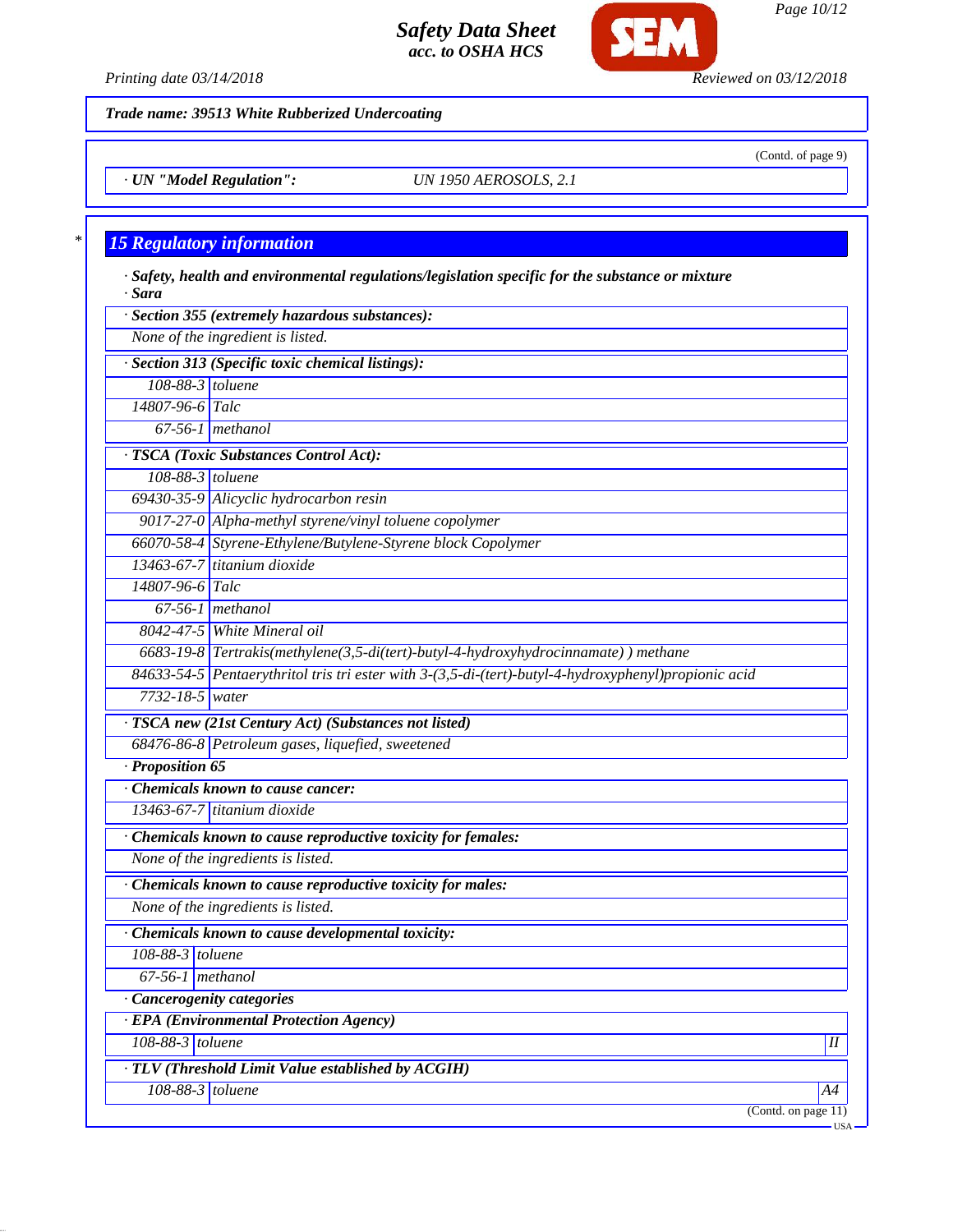

#### *Trade name: 39513 White Rubberized Undercoating*

|                                |                                                                                                                                                                                  | (Contd. of page 10) |
|--------------------------------|----------------------------------------------------------------------------------------------------------------------------------------------------------------------------------|---------------------|
|                                | 13463-67-7 titanium dioxide                                                                                                                                                      | A4                  |
| 14807-96-6 Talc                |                                                                                                                                                                                  | A4                  |
|                                | · NIOSH-Ca (National Institute for Occupational Safety and Health)                                                                                                               |                     |
|                                | $13463-67-7$ titanium dioxide                                                                                                                                                    |                     |
|                                | $67-56-1$ methanol                                                                                                                                                               |                     |
| GHS02                          | <b>GHS label elements</b> The product is classified and labeled according to the Globally Harmonized System (GHS).<br>· Hazard pictograms<br>GHS04<br>GHS07<br>GHS <sub>08</sub> |                     |
|                                | · Signal word Danger<br>· Hazard-determining components of labeling:                                                                                                             |                     |
| toluene<br>· Hazard statements |                                                                                                                                                                                  |                     |
|                                | H222 Extremely flammable aerosol.                                                                                                                                                |                     |
|                                | H280 Contains gas under pressure; may explode if heated.                                                                                                                         |                     |
|                                | H315 Causes skin irritation.                                                                                                                                                     |                     |
|                                | H361 Suspected of damaging fertility or the unborn child.                                                                                                                        |                     |
|                                | H336 May cause drowsiness or dizziness.                                                                                                                                          |                     |
|                                | H373 May cause damage to organs through prolonged or repeated exposure.                                                                                                          |                     |
|                                | H304 May be fatal if swallowed and enters airways.                                                                                                                               |                     |
| P201                           | · Precautionary statements                                                                                                                                                       |                     |
| P <sub>202</sub>               | Obtain special instructions before use.<br>Do not handle until all safety precautions have been read and understood.                                                             |                     |
| P <sub>210</sub>               | Keep away from heat/sparks/open flames/hot surfaces. - No smoking.                                                                                                               |                     |

*P211 Do not spray on an open flame or other ignition source.*

*P251 Pressurized container: Do not pierce or burn, even after use.*

*P260 Do not breathe dust/fume/gas/mist/vapors/spray.*

*P264 Wash thoroughly after handling.*

- *P271 Use only outdoors or in a well-ventilated area.*
- *P280 Wear protective gloves/protective clothing/eye protection/face protection.*

*P301+P310 If swallowed: Immediately call a poison center/doctor.*

- *P321 Specific treatment (see on this label).*
- *P331 Do NOT induce vomiting.*

*P302+P352 If on skin: Wash with plenty of water.*

*P304+P340 IF INHALED: Remove person to fresh air and keep comfortable for breathing.*

*P308+P313 IF exposed or concerned: Get medical advice/attention.*

*P312 Call a poison center/doctor if you feel unwell.*

*P314 Get medical advice/attention if you feel unwell.*

*P362+P364 Take off contaminated clothing and wash it before reuse.*

*P332+P313 If skin irritation occurs: Get medical advice/attention.*

*P403+P233 Store in a well-ventilated place. Keep container tightly closed.*

*P405 Store locked up.*

*P410+P403 Protect from sunlight. Store in a well-ventilated place.*

*P410+P412 Protect from sunlight. Do not expose to temperatures exceeding 50°C/122°F.*

*P501 Dispose of contents/container in accordance with local/regional/national/international regulations.*

(Contd. on page 12) USA